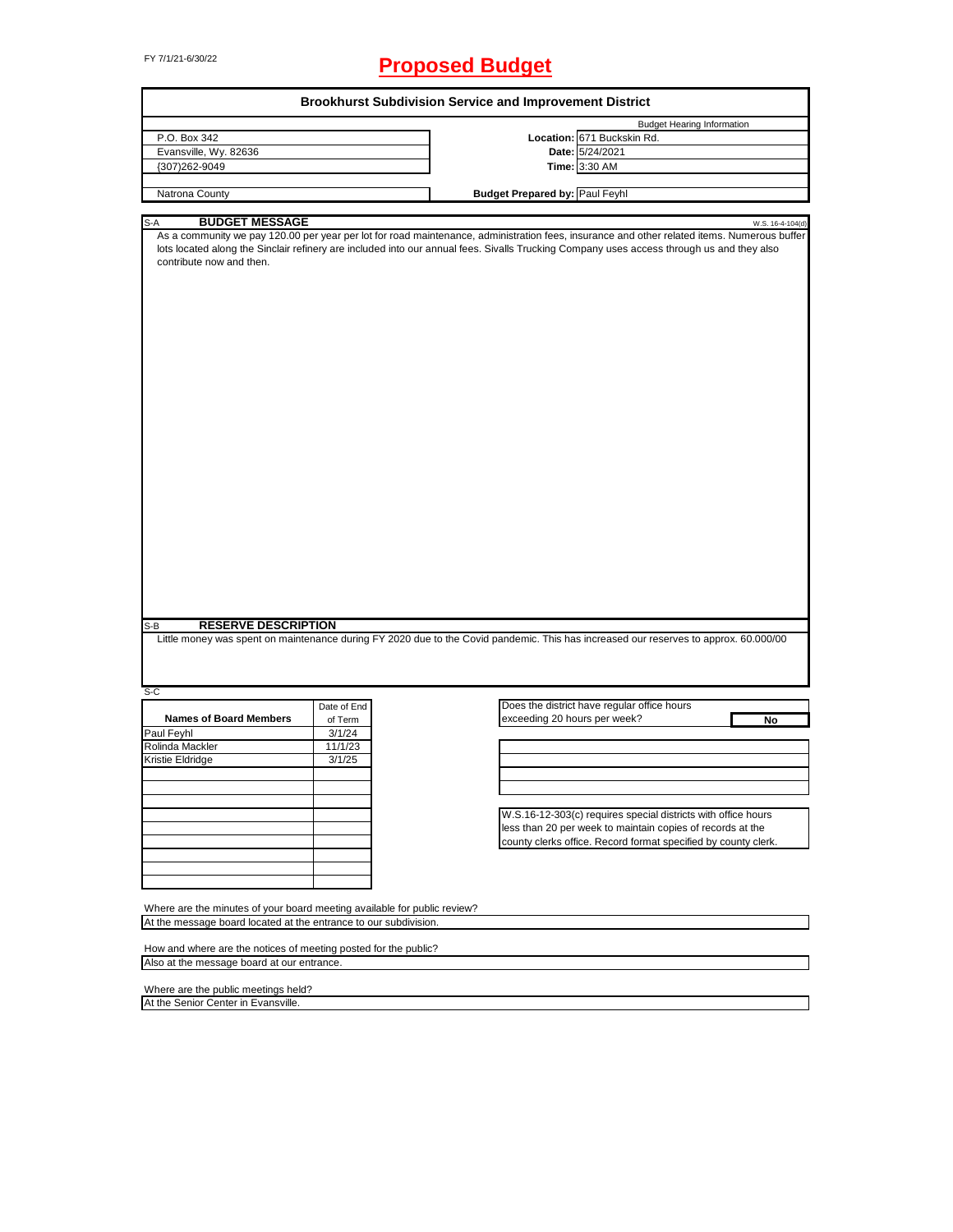#### **PROPOSED BUDGET SUMMARY**

|       | <b>OVERVIEW</b>                                             | 2019-2020<br>Actual | 2020-2021<br>Estimated | 2021-2022<br>Proposed | Pending<br>Approval |
|-------|-------------------------------------------------------------|---------------------|------------------------|-----------------------|---------------------|
| $S-1$ | <b>Total Budgeted Expenditures</b>                          | \$4,855             | \$43.505               | \$6.155               |                     |
| $S-2$ | <b>Total Principal to Pay on Debt</b>                       | \$0                 | \$0                    |                       |                     |
| $S-3$ | <b>Total Change to Restricted Funds</b>                     | \$0                 | \$0                    |                       |                     |
|       |                                                             |                     |                        |                       |                     |
| $S-4$ | <b>Total General Fund and Forecasted Revenues Available</b> | \$63,958            | \$64,145               | \$74,681              |                     |
|       |                                                             |                     |                        |                       |                     |
| $S-5$ | Amount requested from County Commissioners                  | \$13,824            | \$14,011               |                       | \$14,011            |
|       |                                                             |                     |                        |                       |                     |
| $S-6$ | <b>Additional Funding Needed:</b>                           |                     |                        |                       |                     |

| <b>REVENUE SUMMARY</b> |                                              | 2019-2020 | 2020-2021 | 2021-2022                                               | Pending                                                                                                                                                                                                                                                                                                                                                                                                                                                              |
|------------------------|----------------------------------------------|-----------|-----------|---------------------------------------------------------|----------------------------------------------------------------------------------------------------------------------------------------------------------------------------------------------------------------------------------------------------------------------------------------------------------------------------------------------------------------------------------------------------------------------------------------------------------------------|
|                        |                                              | Actual    | Estimated | Proposed                                                | Approval                                                                                                                                                                                                                                                                                                                                                                                                                                                             |
|                        |                                              |           |           |                                                         |                                                                                                                                                                                                                                                                                                                                                                                                                                                                      |
| $S-7$                  | <b>Operating Revenues</b>                    | \$0       | \$0       | \$0                                                     | en de la familie de la familie de la familie de la familie de la familie de la familie de la familie de la fam<br>De la familie de la familie de la familie de la familie de la familie de la familie de la familie de la famili                                                                                                                                                                                                                                     |
| $S-8$                  | Tax levy (From the County Treasurer)         | \$13,824  | \$14,011  | \$14,011                                                | <u>estas para la provincia de la provincia de la provincia del provincia del provincia del provincia del provinc</u>                                                                                                                                                                                                                                                                                                                                                 |
| $S-9$                  | <b>Government Support</b>                    | \$0       | \$0       | \$0                                                     | en de la familie de la familie de la familie de la familie de la familie de la familie de la familie de la fa<br>Concelho de la familie de la familie de la familie de la familie de la familie de la familie de la familie de                                                                                                                                                                                                                                       |
| $S-10$                 | <b>Grants</b>                                | \$0       | \$0       | \$0                                                     | en en de familie de la familie de la familie de la familie de la familie de la familie de la familie de la fam<br>Constitution de la familie de la familie de la familie de la familie de la familie de la familie de la familie                                                                                                                                                                                                                                     |
| $S-11$                 | Other County Support (Not from Co. Treas.)   | \$0       | \$0       | \$0                                                     | en de la familie de la familie de la familie de la familie de la familie de la familie de la familie de la fam<br>Construction de la familie de la familie de la familie de la familie de la familie de la familie de la familie                                                                                                                                                                                                                                     |
| $S-12$                 | <b>Miscellaneous</b>                         | \$0       | \$0       | \$0                                                     | en de la familie de la familie de la familie de la familie de la familie de la familie de la familie de la fam<br>Construction de la familie de la familie de la familie de la familie de la familie de la familie de la familie                                                                                                                                                                                                                                     |
| $S-13$                 | <b>Other Forecasted Revenue</b>              | \$0       | \$0       | \$0                                                     | en de la familie de la familie de la familie de la familie de la familie de la familie de la familie de la fam<br>Constituit de la familie de la familie de la familie de la familie de la familie de la familie de la familie d                                                                                                                                                                                                                                     |
| $S-14$                 | <b>Total Revenue</b>                         | \$13.824  | \$14.011  | \$14.011                                                | <u>istorialisti k</u>                                                                                                                                                                                                                                                                                                                                                                                                                                                |
|                        | FY 7/1/21-6/30/22                            |           |           | Brookhurst Subdivision Service and Improvement District |                                                                                                                                                                                                                                                                                                                                                                                                                                                                      |
|                        |                                              | 2019-2020 | 2020-2021 | 2021-2022                                               | Pending                                                                                                                                                                                                                                                                                                                                                                                                                                                              |
|                        | <b>EXPENDITURE SUMMARY</b>                   | Actual    | Estimated | Proposed                                                | Approval                                                                                                                                                                                                                                                                                                                                                                                                                                                             |
|                        |                                              |           |           |                                                         |                                                                                                                                                                                                                                                                                                                                                                                                                                                                      |
| $S-15$                 | <b>Capital Outlay</b>                        | \$0       | \$0       | \$0                                                     | <u>ti k</u>                                                                                                                                                                                                                                                                                                                                                                                                                                                          |
| $S-16$                 | <b>Interest and Fees On Debt</b>             | \$0       | \$0       | \$0                                                     | en de la familie de la familie de la familie de la familie de la familie de la familie de la familie de la fam<br>Constituit de la familie de la familie de la familie de la familie de la familie de la familie de la familie d                                                                                                                                                                                                                                     |
| $S-17$                 | Administration                               | \$850     | \$700     | \$850                                                   | e de la filosofia<br>Maria de la filosofia                                                                                                                                                                                                                                                                                                                                                                                                                           |
| $S-18$                 | <b>Operations</b>                            | \$1,200   | \$40,000  | \$2,500                                                 | <u> Mariji Sa</u>                                                                                                                                                                                                                                                                                                                                                                                                                                                    |
| $S-19$                 | <b>Indirect Costs</b>                        | \$2,805   | \$2,805   | \$2,805                                                 | <u>Mille Sa</u>                                                                                                                                                                                                                                                                                                                                                                                                                                                      |
| <b>S-20R</b>           | <b>Expenditures paid by Reserves</b>         | \$0       | \$0       | \$0                                                     |                                                                                                                                                                                                                                                                                                                                                                                                                                                                      |
| $S-20$                 | <b>Total Expenditures</b>                    | \$4,855   | \$43,505  | \$6,155                                                 | a katika katika katika katika alikuwa alikuwa alikuwa alikuwa alikuwa alikuwa alikuwa alikuwa alikuwa alikuwa<br>Katika katika katika katika katika katika katika katika katika katika katika katika katika katika katika katik                                                                                                                                                                                                                                      |
|                        |                                              |           |           |                                                         |                                                                                                                                                                                                                                                                                                                                                                                                                                                                      |
|                        | <b>DEBT SUMMARY</b>                          | 2019-2020 | 2020-2021 | 2021-2022                                               | Pending                                                                                                                                                                                                                                                                                                                                                                                                                                                              |
|                        |                                              | Actual    | Estimated | Proposed                                                | Approval                                                                                                                                                                                                                                                                                                                                                                                                                                                             |
|                        |                                              |           |           |                                                         |                                                                                                                                                                                                                                                                                                                                                                                                                                                                      |
| $S-21$                 | <b>Principal Paid on Debt</b>                | \$0       | \$0       | \$0                                                     | elli kuulu                                                                                                                                                                                                                                                                                                                                                                                                                                                           |
|                        |                                              |           |           |                                                         |                                                                                                                                                                                                                                                                                                                                                                                                                                                                      |
|                        | <b>CASH AND INVESTMENTS</b>                  | 2019-2020 | 2020-2021 | 2021-2022                                               | Pending                                                                                                                                                                                                                                                                                                                                                                                                                                                              |
|                        |                                              | Actual    | Estimated | Proposed                                                | Approval                                                                                                                                                                                                                                                                                                                                                                                                                                                             |
| $S-22$                 | <b>TOTAL GENERAL FUNDS</b>                   | \$50,134  | \$50,134  | \$60,670                                                | <u> Kalendari Se</u>                                                                                                                                                                                                                                                                                                                                                                                                                                                 |
|                        |                                              |           |           |                                                         |                                                                                                                                                                                                                                                                                                                                                                                                                                                                      |
|                        | <b>Summary of Reserve Funds</b>              |           |           |                                                         |                                                                                                                                                                                                                                                                                                                                                                                                                                                                      |
| $S-23$                 | <b>Beginning Balance in Reserve Accounts</b> |           |           |                                                         |                                                                                                                                                                                                                                                                                                                                                                                                                                                                      |
| $S-24$                 | a. Sinking and Debt Service Funds            | \$0       | \$0       | \$0                                                     | en de la familie de la familie de la familie de la familie de la familie de la familie de la familie de la fam<br>Espainia                                                                                                                                                                                                                                                                                                                                           |
| $S-25$                 | b. Reserves                                  | \$0       | \$0       | \$0                                                     |                                                                                                                                                                                                                                                                                                                                                                                                                                                                      |
| $S-26$                 | c. Bond Funds                                | \$0       | \$0       | \$0                                                     | e alla segunda<br>Alla segunda<br>Alla segunda                                                                                                                                                                                                                                                                                                                                                                                                                       |
|                        | Total Reserves (a+b+c)                       | \$0       | \$0       | \$0                                                     | en de la filo<br>Maria de la filòla del control de la filòla de la filòla de la filòla de la filòla de la filòla<br>Maria de la filòla de la filòla de la filòla de la filòla de la filòla de la filòla de la filòla de la filòla                                                                                                                                                                                                                                    |
|                        | Amount to be added                           |           |           |                                                         |                                                                                                                                                                                                                                                                                                                                                                                                                                                                      |
| $S-27$                 | a. Sinking and Debt Service Funds            | \$0       | \$0       | \$0                                                     |                                                                                                                                                                                                                                                                                                                                                                                                                                                                      |
|                        |                                              |           |           | \$0                                                     | enne<br>Gallia<br>enni<br>Maria                                                                                                                                                                                                                                                                                                                                                                                                                                      |
| $S-28$                 |                                              |           |           |                                                         |                                                                                                                                                                                                                                                                                                                                                                                                                                                                      |
| $S-29$                 | b. Reserves                                  | \$0       | \$0       |                                                         |                                                                                                                                                                                                                                                                                                                                                                                                                                                                      |
| $S-30$                 | c. Bond Funds                                | \$0       | \$0       | \$0                                                     | enne<br>Militär                                                                                                                                                                                                                                                                                                                                                                                                                                                      |
|                        | Total to be added (a+b+c)                    | \$0       | \$0       | \$0                                                     |                                                                                                                                                                                                                                                                                                                                                                                                                                                                      |
| $S-31$                 | <b>Subtotal</b>                              | \$0       | \$0       | \$0                                                     | en de la familie de la familie de la familie de la familie de la familie de la familie de la familie de la fa<br>Concello de la familie de la familie de la familie de la familie de la familie de la familie de la familie de                                                                                                                                                                                                                                       |
| $S-32$                 | Less Total to be spent                       | \$0       | \$0       | \$0                                                     | en de la familie de la familie de la familie de la familie de la familie de la familie de la familie de la fam<br>De la familie de la familie de la familie de la familie de la familie de la familie de la familie de la famili<br>en de la familie de la familie de la familie de la familie de la familie de la familie de la familie de la fam<br>Constituit de la familie de la familie de la familie de la familie de la familie de la familie de la familie d |
| $S-33$                 | TOTAL RESERVES AT END OF FISCAL YEAR         | \$0       | SO        | $\overline{50}$                                         | en de la familie de la familie de la familie de la familie de la familie de la familie de la familie de la fa<br>Constitution de la familie de la familie de la familie de la familie de la familie de la familie de la familie                                                                                                                                                                                                                                      |

*Budget Officer / District Official (if not same as "Submitted by")*

Date adopted by Special District

| <b>DISTRICT ADDRESS: P.O. Box 342</b> |                       |
|---------------------------------------|-----------------------|
|                                       | Evansville, Wy. 82636 |

**PREPARED BY: Paul Feyhl** 

**DISTRICT PHONE:** {307)262-9049

1/23/19 *Form approved by Wyoming Department of Audit, Public Funds Division Prepared in compliance with the Uniform Municipal Fiscal Procedures Act (W.S. 16-4-101 through 124) as it applies.*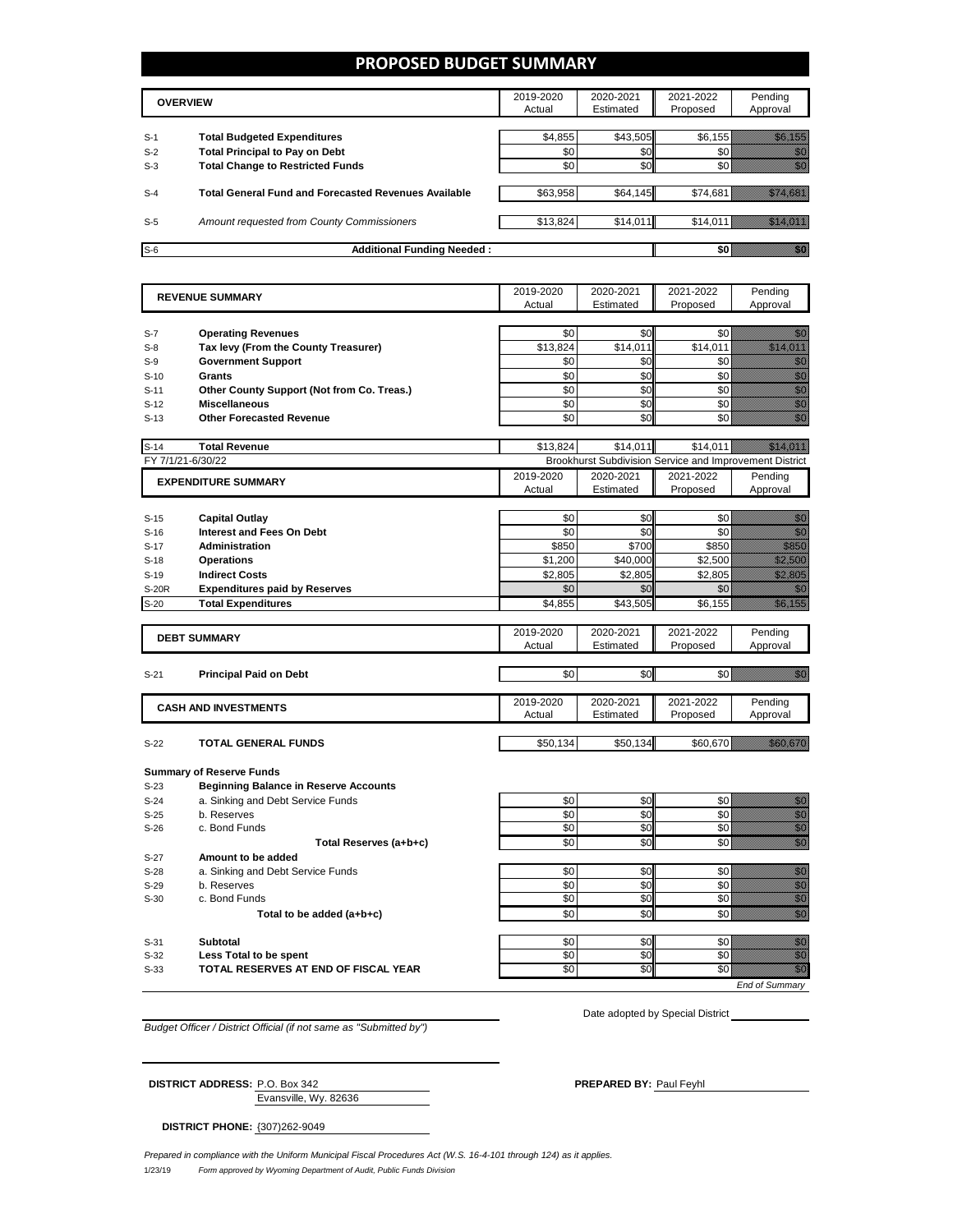Brookhurst Subdivision Service and Improvement Disti **NAME OF DISTRICT/BOARD**

**FYE** 6/30/2022

|           | PROPERTY TAXES AND ASSESSMENTS                 |                                 |                     |                        |                       |                                                                                                                                                                                                                                  |
|-----------|------------------------------------------------|---------------------------------|---------------------|------------------------|-----------------------|----------------------------------------------------------------------------------------------------------------------------------------------------------------------------------------------------------------------------------|
|           |                                                | <b>DOA Chart</b><br>of Accounts | 2019-2020<br>Actual | 2020-2021<br>Estimated | 2021-2022<br>Proposed | Pending<br>Approval                                                                                                                                                                                                              |
| $R-1$     | <b>Property Taxes and Assessments Received</b> |                                 |                     |                        |                       |                                                                                                                                                                                                                                  |
| $R-1.1$   | Tax Levy (From the County Treasurer)           | 4001                            | \$13,824            | \$14,011               | \$14,011              | <u>istoria e</u> l                                                                                                                                                                                                               |
| $R-1.2$   | Other County Support (see note on the right)   | 4005                            |                     |                        |                       |                                                                                                                                                                                                                                  |
|           | <b>FORECASTED REVENUE</b>                      |                                 |                     |                        |                       |                                                                                                                                                                                                                                  |
|           |                                                | <b>DOA Chart</b><br>of Accounts | 2019-2020<br>Actual | 2020-2021<br>Estimated | 2021-2022<br>Proposed | Pending<br>Approval                                                                                                                                                                                                              |
| $R-2$     | <b>Revenues from Other Governments</b>         |                                 |                     |                        |                       |                                                                                                                                                                                                                                  |
| $R-2.1$   | State Aid                                      | 4211                            |                     |                        |                       |                                                                                                                                                                                                                                  |
|           | R-2.2 Additional County Aid (non-treasurer)    | 4237                            |                     |                        |                       |                                                                                                                                                                                                                                  |
|           | R-2.3 City (or Town) Aid                       | 4237                            |                     |                        |                       |                                                                                                                                                                                                                                  |
| $R - 2.4$ | Other (Specify)                                | 4237                            |                     |                        |                       |                                                                                                                                                                                                                                  |
| $R-2.5$   | <b>Total Government Support</b>                |                                 | \$0                 | \$0                    | \$0                   | en de la familie de la familie de la familie de la familie de la familie de la familie de la familie de la fam<br>Constituit de la familie de la familie de la familie de la familie de la familie de la familie de la familie d |
| $R-3$     | <b>Operating Revenues</b>                      |                                 |                     |                        |                       |                                                                                                                                                                                                                                  |
| $R - 3.1$ | <b>Customer Charges</b>                        | 4300                            |                     |                        |                       |                                                                                                                                                                                                                                  |
|           | R-3.2 Sales of Goods or Services               | 4300                            |                     |                        |                       |                                                                                                                                                                                                                                  |
|           | R-3.3 Other Assessments                        | 4503                            |                     |                        |                       |                                                                                                                                                                                                                                  |
| $R - 3.4$ | <b>Total Operating Revenues</b>                |                                 | \$0                 | \$0                    | \$0                   | , and                                                                                                                                                                                                                            |
| $R-4$     | <b>Grants</b>                                  |                                 |                     |                        |                       |                                                                                                                                                                                                                                  |
| $R - 4.1$ | <b>Direct Federal Grants</b>                   | 4201                            |                     |                        |                       |                                                                                                                                                                                                                                  |
|           | R-4.2 Federal Grants thru State Agencies       | 4201                            |                     |                        |                       |                                                                                                                                                                                                                                  |
|           | R-4.3 Grants from State Agencies               | 4211                            |                     |                        |                       |                                                                                                                                                                                                                                  |
| $R - 4.4$ | <b>Total Grants</b>                            |                                 | $\sqrt{6}$          | \$0                    | $\sqrt{6}$            | en de la familie de la familie de la familie de la familie de la familie de la familie de la familie de la fam<br>Constituit de la familie de la familie de la familie de la familie de la familie de la familie de la familie d |
| $R-5$     | <b>Miscellaneous Revenue</b>                   |                                 |                     |                        |                       |                                                                                                                                                                                                                                  |
| $R - 5.1$ | Interest                                       | 4501                            |                     |                        |                       |                                                                                                                                                                                                                                  |
| $R - 5.2$ | Other: Specify                                 | 4500                            |                     |                        |                       |                                                                                                                                                                                                                                  |
| $R-5.3$   | Other: Additional                              |                                 |                     |                        |                       |                                                                                                                                                                                                                                  |
| $R-5.4$   | <b>Total Miscellaneous</b>                     |                                 | \$0                 | \$0                    | \$0                   | en de la familie de la familie de la familie de la familie de la familie de la familie de la familie de la fa<br>Constitution de la familie de la familie de la familie de la familie de la familie de la familie de la familie  |
| $R - 5.5$ | <b>Total Forecasted Revenue</b>                |                                 | \$0                 | \$0                    | \$0                   | en de la familie de la familie de la familie de la familie de la familie de la familie de la familie de la fa<br>Constitution de la familie de la familie de la familie de la familie de la familie de la familie de la familie  |
| $R-6$     | <b>Other Forecasted Revenue</b>                |                                 |                     |                        |                       |                                                                                                                                                                                                                                  |
| $R - 6.1$ | a. Other past due as estimated by Co. Treas.   | 4004                            |                     |                        |                       |                                                                                                                                                                                                                                  |
| $R-6.2$   | b. Other forecasted revenue (specify):         |                                 |                     |                        |                       |                                                                                                                                                                                                                                  |
| $R-6.3$   |                                                | 4500                            |                     |                        |                       |                                                                                                                                                                                                                                  |
| $R-6.4$   |                                                | 4500                            |                     |                        |                       |                                                                                                                                                                                                                                  |
| $R-6.5$   |                                                |                                 |                     |                        |                       |                                                                                                                                                                                                                                  |
| $R-6.6$   | Total Other Forecasted Revenue (a+b)           |                                 | \$0                 | \$0                    | \$0                   | en de la familie de la familie de la familie de la familie de la familie de la familie de la familie de la fam<br>Constituit de la familie de la familie de la familie de la familie de la familie de la familie de la familie d |
|           |                                                |                                 |                     |                        |                       |                                                                                                                                                                                                                                  |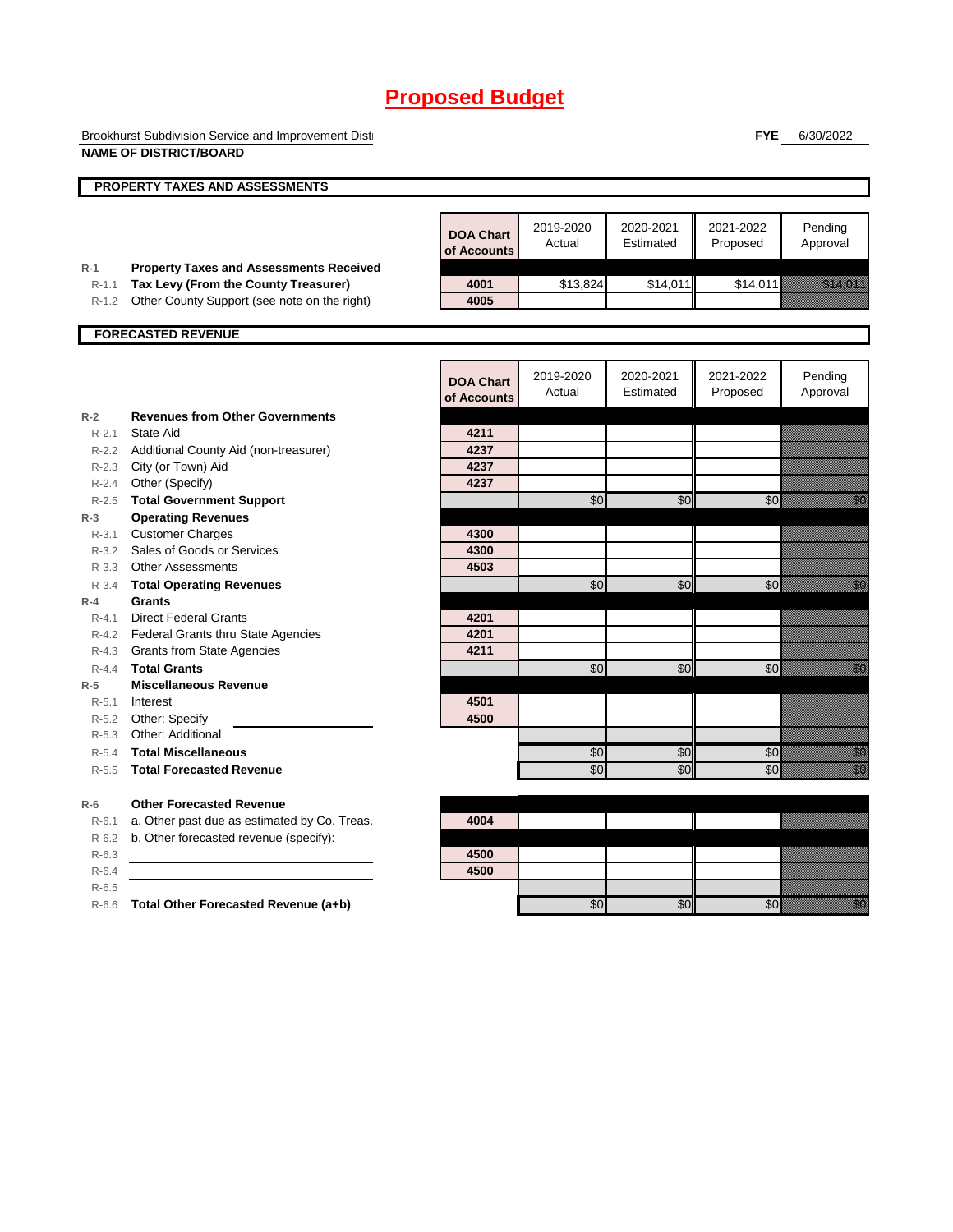#### **CAPITAL OUTLAY BUDGET**

|           |                             | ui Auuu |
|-----------|-----------------------------|---------|
| $E-1$     | <b>Capital Outlay</b>       |         |
| $E - 1.1$ | <b>Real Property</b>        | 6201    |
| $E - 1.2$ | Vehicles                    | 6210    |
| $E-1.3$   | <b>Office Equipment</b>     | 6211    |
| $E - 1.4$ | Other (Specify)             |         |
| $E - 1.5$ |                             | 6200    |
| $E - 1.6$ |                             | 6200    |
| $E - 1.7$ |                             |         |
| $E - 1.8$ | <b>TOTAL CAPITAL OUTLAY</b> |         |
|           |                             |         |

| <b>DOA Chart</b><br>of Accounts | 2019-2020<br>Actual | 2020-2021<br>Estimated | 2021-2022<br>Proposed | Pending<br>Approval |
|---------------------------------|---------------------|------------------------|-----------------------|---------------------|
|                                 |                     |                        |                       |                     |
| 6201                            |                     |                        |                       |                     |
| 6210                            |                     |                        |                       |                     |
| 6211                            |                     |                        |                       |                     |
|                                 |                     |                        |                       |                     |
| 6200                            |                     |                        |                       |                     |
| 6200                            |                     |                        |                       |                     |
|                                 |                     |                        |                       |                     |
|                                 | ፍር                  |                        |                       |                     |

#### **ADMINISTRATION BUDGET**

|           |                                      | <b>DOA Chart</b><br>of Accounts | 2019-2020<br>Actual | 2020-2021<br>Estimated | 2021-2022<br>Proposed | Pending<br>Approval |
|-----------|--------------------------------------|---------------------------------|---------------------|------------------------|-----------------------|---------------------|
| $E-2$     | <b>Personnel Services</b>            |                                 |                     |                        |                       |                     |
| $E - 2.1$ | Administrator                        | 7002                            |                     |                        |                       |                     |
| $E - 2.2$ | Secretary                            | 7003                            |                     |                        |                       |                     |
| $E - 2.3$ | Clerical                             | 7004                            |                     |                        |                       |                     |
| $E - 2.4$ | Other (Specify)                      |                                 |                     |                        |                       |                     |
| $E-2.5$   |                                      | 7005                            |                     |                        |                       |                     |
| $E - 2.6$ |                                      | 7005                            |                     |                        |                       |                     |
| $E - 2.7$ |                                      |                                 |                     |                        |                       |                     |
| $E-3$     | <b>Board Expenses</b>                |                                 |                     |                        |                       |                     |
| $E - 3.1$ | Travel                               | 7011                            |                     |                        |                       |                     |
| $E - 3.2$ | Mileage                              | 7012                            |                     |                        |                       |                     |
| $E - 3.3$ | Other (Specify)                      |                                 |                     |                        |                       |                     |
| $E - 3.4$ |                                      | 7013                            |                     |                        |                       |                     |
| $E - 3.5$ |                                      | 7013                            |                     |                        |                       |                     |
| $E - 3.6$ |                                      |                                 |                     |                        |                       |                     |
| $E-4$     | <b>Contractual Services</b>          |                                 |                     |                        |                       |                     |
| $E - 4.1$ | Legal                                | 7021                            |                     |                        |                       |                     |
| $E - 4.2$ | Accounting/Auditing                  | 7022                            |                     |                        |                       |                     |
| $E - 4.3$ | Other (Specify)                      |                                 |                     |                        |                       |                     |
| $E - 4.4$ |                                      | 7023                            |                     |                        |                       |                     |
| $E-4.5$   |                                      | 7023                            |                     |                        |                       |                     |
| $E-4.6$   |                                      |                                 |                     |                        |                       |                     |
| $E-5$     | <b>Other Administrative Expenses</b> |                                 |                     |                        |                       |                     |
| $E - 5.1$ | Office Supplies                      | 7031                            | \$850               | \$700                  | \$850                 | <u>tional and</u>   |
| $E - 5.2$ | Office equipment, rent & repair      | 7032                            |                     |                        |                       |                     |
| $E - 5.3$ | Education                            | 7033                            |                     |                        |                       |                     |
| $E - 5.4$ | Registrations                        | 7034                            |                     |                        |                       |                     |
| $E-5.5$   | Other (Specify)                      |                                 |                     |                        |                       |                     |
| $E-5.6$   |                                      | 7035                            |                     |                        |                       |                     |
| $E - 5.7$ |                                      | 7035                            |                     |                        |                       |                     |
| $E - 5.8$ |                                      |                                 |                     |                        |                       |                     |
| $E-6$     | <b>TOTAL ADMINISTRATION</b>          |                                 | \$850               | \$700                  | \$850                 | <u>ti ka</u>        |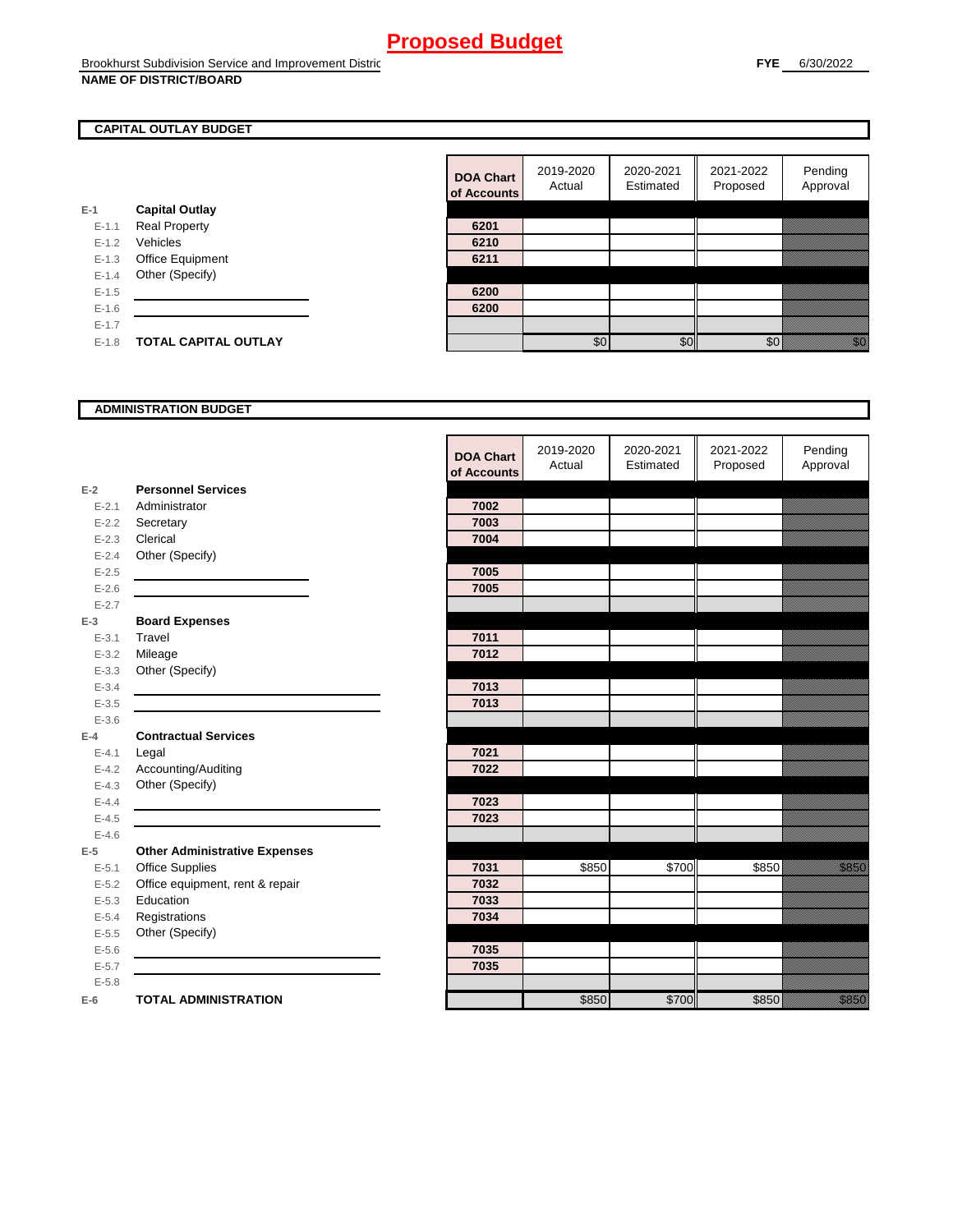#### **OPERATIONS BUDGET**

**E-7**

**E-8 Travel**

**E-9**

**E-10**

**E-11 Contractual Arrangements (List)** 

**E-12 Other operations (Specify)** 

|            |                                                                                 | <b>DOA Chart</b><br>of Accounts | 2019-2020<br>Actual | 2020-2021<br>Estimated | 2021-2022<br>Proposed | Pending<br>Approval     |
|------------|---------------------------------------------------------------------------------|---------------------------------|---------------------|------------------------|-----------------------|-------------------------|
| $E-7$      | <b>Personnel Services</b>                                                       |                                 |                     |                        |                       |                         |
| $E - 7.1$  | <b>Wages--Operations</b>                                                        | 7202                            |                     |                        |                       |                         |
| $E - 7.2$  | <b>Service Contracts</b>                                                        | 7203                            |                     |                        |                       |                         |
| $E - 7.3$  | Other (Specify)                                                                 |                                 |                     |                        |                       |                         |
| $E - 7.4$  |                                                                                 | 7204                            |                     |                        |                       |                         |
| $E - 7.5$  |                                                                                 | 7204                            |                     |                        |                       |                         |
| $E - 7.6$  |                                                                                 |                                 |                     |                        |                       |                         |
| E-8        | <b>Travel</b>                                                                   |                                 |                     |                        |                       |                         |
| $E - 8.1$  | Mileage                                                                         | 7211                            |                     |                        |                       |                         |
| $E - 8.2$  | Other (Specify)                                                                 |                                 |                     |                        |                       |                         |
| $E - 8.3$  |                                                                                 | 7212                            |                     |                        |                       |                         |
| $E - 8.4$  |                                                                                 | 7212                            |                     |                        |                       |                         |
| $E - 8.5$  |                                                                                 |                                 |                     |                        |                       |                         |
| $E-9$      | <b>Operating supplies (List)</b>                                                |                                 |                     |                        |                       |                         |
| $E - 9.1$  |                                                                                 | 7220                            |                     |                        |                       |                         |
| $E - 9.2$  |                                                                                 | 7220                            |                     |                        |                       |                         |
| $E - 9.3$  |                                                                                 | 7220                            |                     |                        |                       |                         |
| $E - 9.4$  |                                                                                 | 7220                            |                     |                        |                       |                         |
| $E - 9.5$  |                                                                                 |                                 |                     |                        |                       |                         |
| $E-10$     | <b>Program Services (List)</b>                                                  |                                 |                     |                        |                       |                         |
| $E - 10.1$ | Road Maintenance                                                                | 7230                            | \$1,200             | \$40,000               | \$2,500               | <u>ta kasaalahan ka</u> |
| $E-10.2$   |                                                                                 | 7230                            |                     |                        |                       |                         |
| $E-10.3$   |                                                                                 | 7230                            |                     |                        |                       |                         |
| $E-10.4$   |                                                                                 | 7230                            |                     |                        |                       |                         |
| $E-10.5$   |                                                                                 |                                 |                     |                        |                       |                         |
| $E-11$     | <b>Contractual Arrangements (List)</b>                                          |                                 |                     |                        |                       |                         |
| $E - 11.1$ |                                                                                 | 7400                            |                     |                        |                       |                         |
| $E-11.2$   |                                                                                 | 7400                            |                     |                        |                       |                         |
| $E-11.3$   | the contract of the contract of the contract of the contract of the contract of | 7400                            |                     |                        |                       |                         |
| $E-11.4$   |                                                                                 | 7400                            |                     |                        |                       |                         |
| $E-11.5$   |                                                                                 |                                 |                     |                        |                       |                         |
| $E-12$     | <b>Other operations (Specify)</b>                                               |                                 |                     |                        |                       |                         |
| $E-12.1$   |                                                                                 | 7450                            |                     |                        |                       |                         |
| $E-12.2$   |                                                                                 | 7450                            |                     |                        |                       |                         |
| $E-12.3$   | <u> 1989 - Johann Barbara, martxa alemaniar a</u>                               | 7450                            |                     |                        |                       |                         |
| $E-12.4$   |                                                                                 | 7450                            |                     |                        |                       |                         |
| $E-12.5$   |                                                                                 |                                 |                     |                        |                       |                         |
| $E-13$     | <b>TOTAL OPERATIONS</b>                                                         |                                 | \$1,200             | \$40,000               | \$2,500               | <u>ti ka</u>            |
|            |                                                                                 |                                 |                     |                        |                       |                         |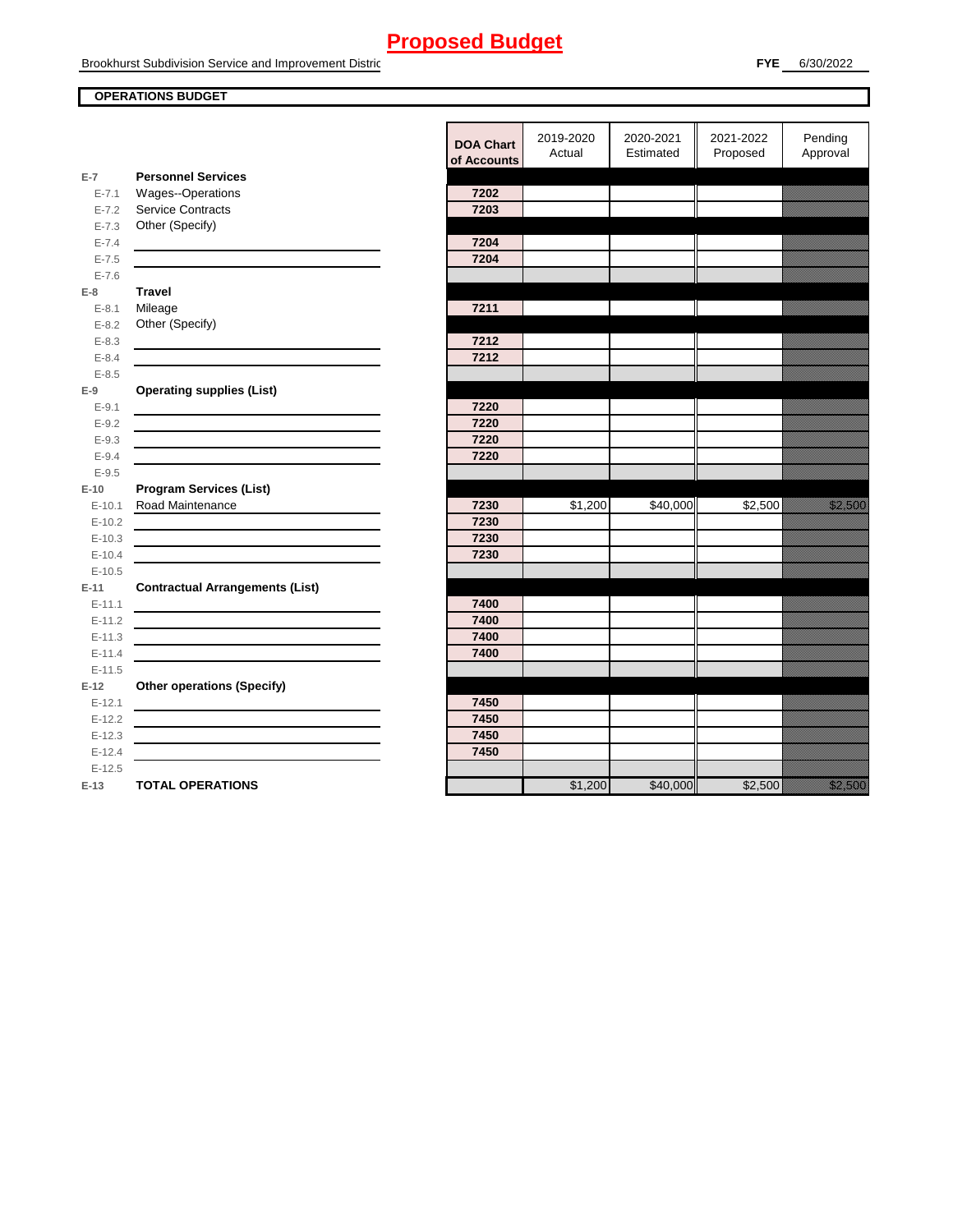Brookhurst Subdivision Service and Improvement Distric

#### **INDIRECT COSTS BUDGET**

|            |                              | <b>DOA Chart</b><br>of Accounts | 2019-2020<br>Actual | 2020-2021<br>Estimated | 2021-2022<br>Proposed | Pending<br>Approval  |
|------------|------------------------------|---------------------------------|---------------------|------------------------|-----------------------|----------------------|
| $E-14$     | Insurance                    |                                 |                     |                        |                       |                      |
| $E - 14.1$ | Liability                    | 7502                            | \$2,355             | \$2,355                | \$2,355               | <u> Karlingan Sa</u> |
| $E-14.2$   | Buildings and vehicles       | 7503                            |                     |                        |                       |                      |
| $E-14.3$   | Equipment                    | 7504                            |                     |                        |                       |                      |
| $E-14.4$   | Other (Specify)              |                                 |                     |                        |                       |                      |
| $E-14.5$   | <b>Surety Bond</b>           | 7505                            | \$450               | \$450                  | \$450                 | <u>The Colombia</u>  |
| $E-14.6$   |                              | 7505                            |                     |                        |                       |                      |
| $E-14.7$   |                              |                                 |                     |                        |                       |                      |
| $E-15$     | Indirect payroll costs:      |                                 |                     |                        |                       |                      |
| $E-15.1$   | FICA (Social Security) taxes | 7511                            |                     |                        |                       |                      |
| $E-15.2$   | <b>Workers Compensation</b>  | 7512                            |                     |                        |                       |                      |
| $E-15.3$   | <b>Unemployment Taxes</b>    | 7513                            |                     |                        |                       |                      |
| $E-15.4$   | Retirement                   | 7514                            |                     |                        |                       |                      |
| $E-15.5$   | Health Insurance             | 7515                            |                     |                        |                       |                      |
| $E-15.6$   | Other (Specify)              |                                 |                     |                        |                       |                      |
| $E-15.7$   |                              | 7516                            |                     |                        |                       |                      |
| $E-15.8$   |                              | 7516                            |                     |                        |                       |                      |
| $E-15.9$   |                              |                                 |                     |                        |                       |                      |
| $E-17$     | <b>TOTAL INDIRECT COSTS</b>  |                                 | \$2,805             | \$2,805                | \$2,805               | a a an ainm          |

#### **DEBT SERVICE BUDGET**

| <b>DOA Chart</b><br>of Accounts | 2019-2020<br>Actual | 2020-2021<br>Estimated | 2021-2022<br>Proposed | Pending<br>Approval |
|---------------------------------|---------------------|------------------------|-----------------------|---------------------|
|                                 |                     |                        |                       |                     |
| 6401                            |                     |                        |                       |                     |
| 6410                            |                     |                        |                       |                     |
| 6420                            |                     |                        |                       |                     |
|                                 |                     |                        |                       |                     |

**D-1** D-1.1 Principal **Debt Service**

D-1.2 **Interest** 

D-1.3 **Fees** 

**D-2 TOTAL DEBT SERVICE**